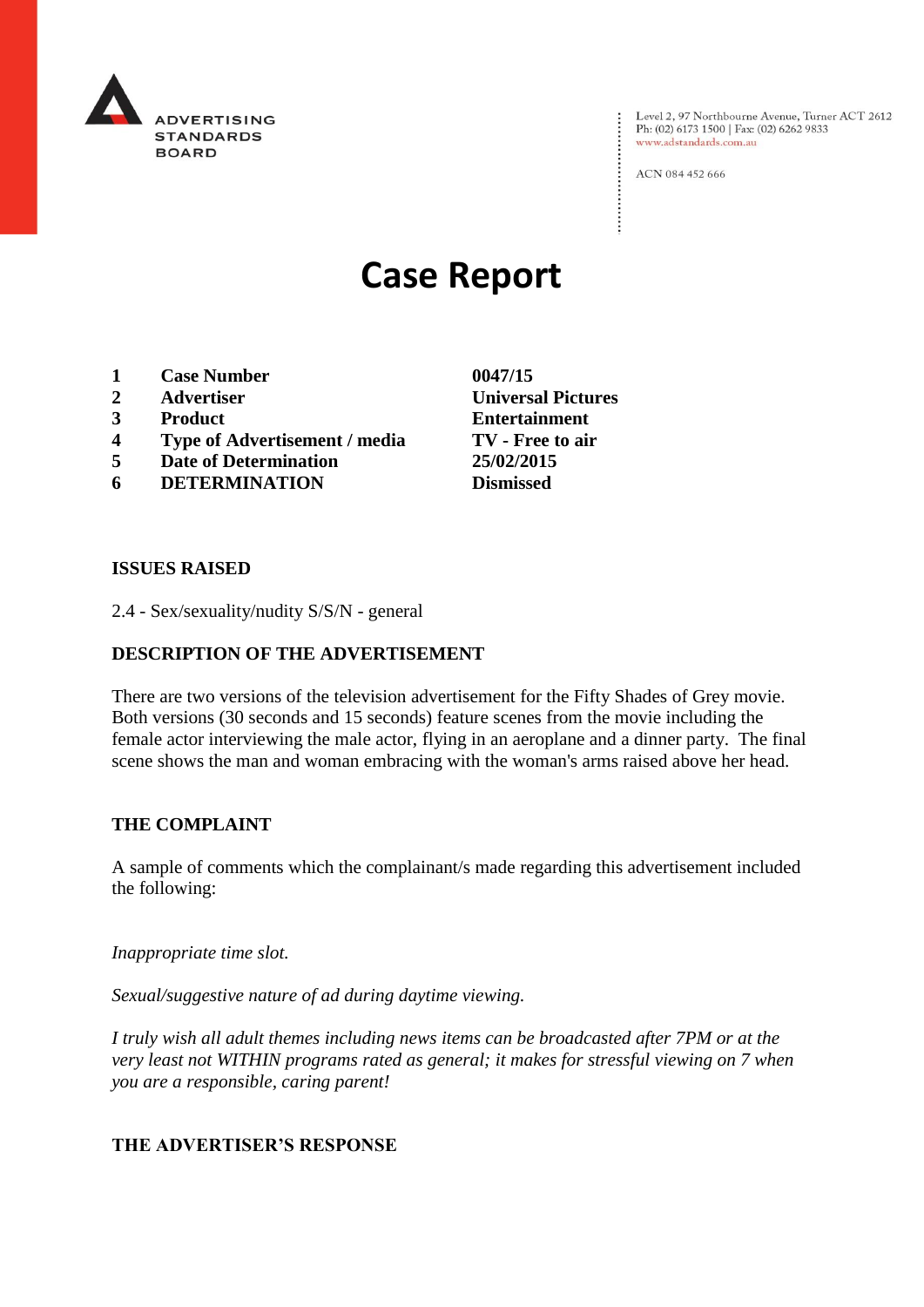Comments which the advertiser made in response to the complainant/s regarding this advertisement include the following:

*We can confirm that the Fifty Shades of Grey TVC did adhere to the Free TV Australia classification restrictions. All TVCs were processed through their classification regularly body CAD prior to being dispatched to run on air and received J or T classification according to the nature of the material and the MA rating of the film.*

*Home and Away is a PG classified program, and is able to run J classified TVCs in break.*

*Tennis is treated as PG programming by Channel 7, and is able to run J classified TVCS.*

## **THE DETERMINATION**

The Advertising Standards Board ("Board") considered whether this advertisement breaches Section 2 of the Advertiser Code of Ethics (the "Code").

The Board noted the complainants' concern that the advertisement features sexually suggestive adult material which is not appropriate for viewing by a broad audience which would include children.

The Board viewed the advertisement and noted the advertiser's response.

The Board considered whether the advertisement was in breach of Section 2.3 of the Code. Section 2.3 states: "Advertising or Marketing Communications shall not present or portray violence unless it is justifiable in the context of the product or service advertised".

The Board noted this advertisement is promoting the movie, "Fifty Shades of Grey" and features some scenes from the movie.

The Board noted the complainant's concern regarding the 'BDSM' theme of the advertisement. The Board noted the final scene shows the main characters in an embrace with the woman's arms raised above her head and the man's hand resting against the side of her head. The Board noted that the movie contains consensual sexual themes but considered that the advertisement itself does not depict any scenes or images which would encourage or promote sexual violence, consensual or otherwise and that the final image is suggestive of a couple in a sexual position but that the woman's hands are not visible so we cannot see if they are bound or not.

The Board considered that the advertisement did not present or portray violence.

The Board determined that the advertisement did not breach Section 2.3 of the Code.